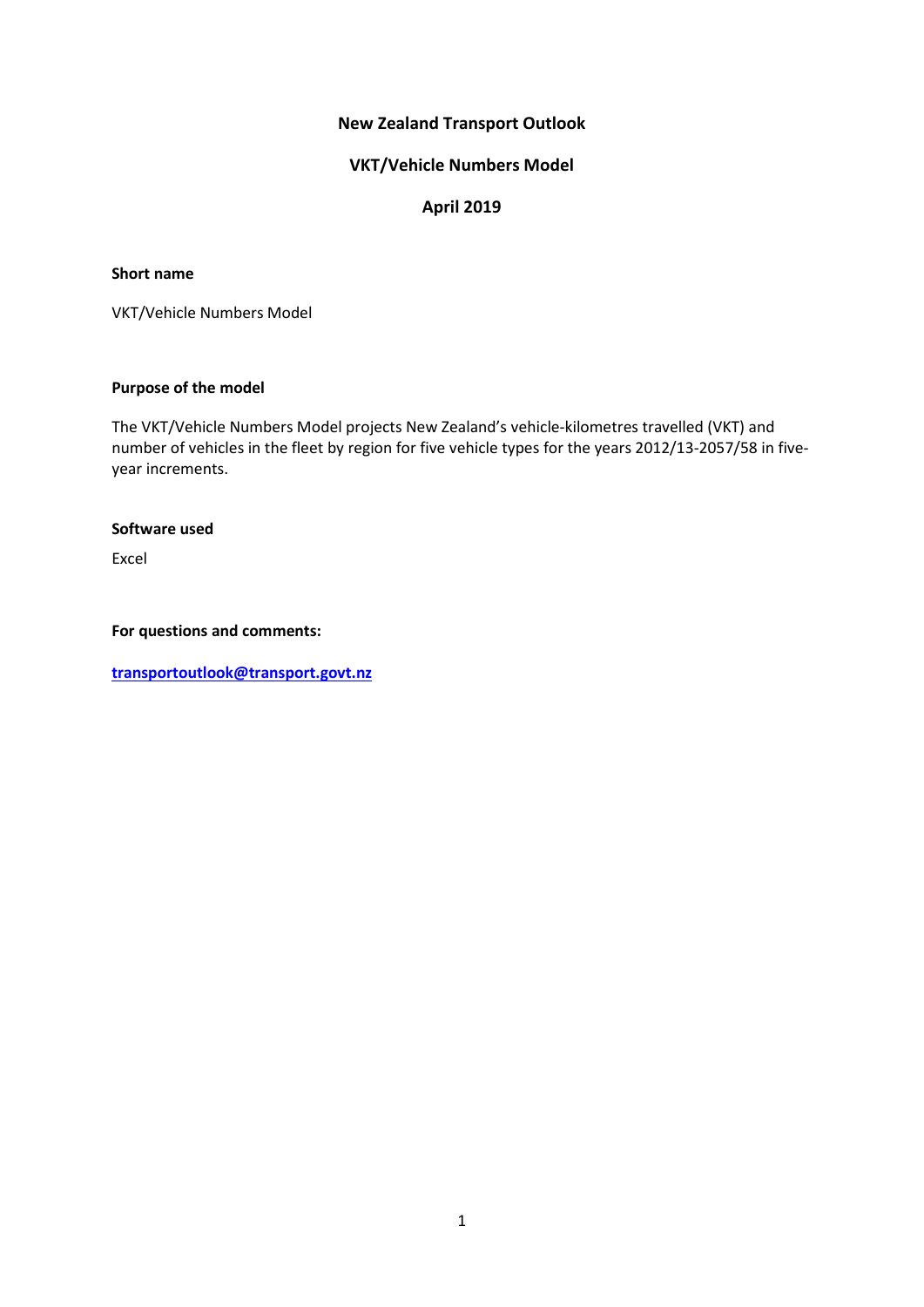#### **New Zealand Transport Outlook VKT/Vehicle Numbers Model**

#### **1. At a high level, what does this model do?**

The VKT/Vehicle Numbers Model projects vehicle-kilometres travelled (VKT) and the number of vehicles in the fleet by region for five vehicle types for the years 2012/13-2057/58 in five-year increments. The five vehicle types are cars+SUVs (also known as 'light passenger vehicles'), vans+utes (also known as 'light commercial vehicles'), heavy trucks, heavy buses, and motorcycles. For cars+SUVs and vans+utes, further breakdowns are provided by primary use: household vehicles, commercial vehicles, and taxi/vehicle-share vehicles. Further explanation of these vehicle type categories may be found in the 'Vehicle Type Categorisation' paper available at [https://www.transport.govt.nz/mot-resources/vehicle-fleet-statistics/.](https://www.transport.govt.nz/mot-resources/vehicle-fleet-statistics/)

The model is heavily based on projections from the separately documented Transport Outlook Household Travel Model that provides projections of household (that is, non-commercial) travel, in person-kilometres, by various modes, including light-vehicle drivers, light-vehicle passengers, taxi/vehicle-share, local buses, and motorcycles.

Historical VKT estimates for 2012/13-2017/18 are designed to align as closely as possible with odometer readings from the New Zealand Motor Vehicle Register and road use from the New Zealand Transport Agency's (NZTA) Road Assessment and Management (RAMM) data. Historical vehicle numbers data are from the NZTA Motor Vehicle Register.

There are 14 regions in the model, with the Tasman, Nelson and Marlborough regions treated as a single region, labelled 'TNM'.

## **2. Where do I find the model results?**

The model consists of a single Excel workbook for each scenario to be modelled. In the workbook, the first ten sheets show the key outputs. The first sheet, labelled "Summary", shows total projected VKTs and vehicle numbers by vehicle type for all New Zealand. The second sheet, labelled "Regional VKT Summary" shows total projected VKTS by vehicle type by region. The third sheet, labelled "Regional Vehicle Summary" shows projected vehicle numbers by vehicle type by region. The fourth sheet, labelled "All Vehicle Types", shows VKTs for all vehicle types combined by region. It also shows vehicle numbers for all vehicle types combined for all New Zealand. It is not possible to show vehicle numbers for all vehicle types by region, since numbers of heavy trucks and heavy buses cannot be reliably calculated by region. The fifth sheet, labelled "All Light Vehicles" shows VKTs and vehicle numbers by region for all light vehicle types combined, which is the sum of "Car+SUV" and "Van+Ute".

These are followed by five more sheets showing VKTs and the number of vehicles for "Car+SUV", "Van+Ute", "Heavy Truck", "Heavy Bus", and "Motorcycle". The "Car+SUV", "Van+Ute" and "Motorcycle" sheets show both VKTs and the number of vehicles by region. Heavy buses and heavy trucks, on the other hand, move between regions frequently and their region of registration often differs from where they are most commonly used. Therefore, the number of heavy trucks and heavy buses is reported only on an all New Zealand basis.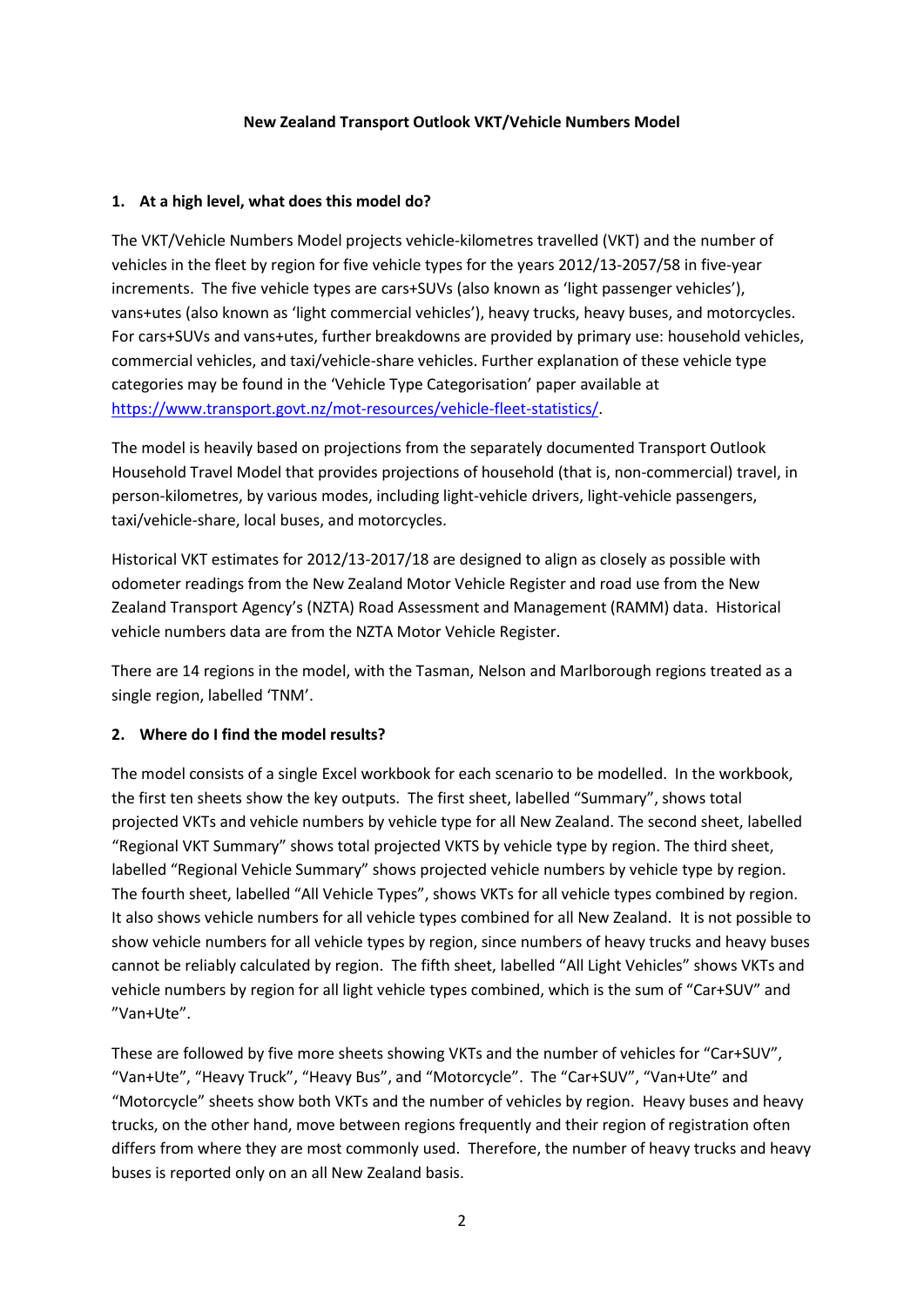The "All Light Vehicles", "Car+SUV" and "Van+Ute" also show breakouts of VKTs and vehicle numbers by region into three categories of primary use: household vehicles, commercial vehicles, and taxi/vehicle-share vehicles**.** 

# **3. What are the inputs to this model and where do they come from?**

As noted above, perhaps the most important inputs are from the Household Travel Model that gives projections from 2012/13 to 2057/58 in five-year increments of household (that is, non-commercial) person-kilometres (person-KM) travelled by light vehicle drivers, light vehicle passengers, taxi/vehicle-share, local bus, and motorcycle by region. This model also provides projections of household light vehicle ownership by region.

Projections of tonne-kilometres moved by heavy truck by region for 2012/13, 2022/23, 2032/33, 2042/43, and 2052/53 are taken from the separately documented Transport Outlook TonneKM by Region model. That model, in turn, is mostly driven by the Transport Outlook Freight Model.

Projections of GDP by region, as well as tourist days by region, for 2012/13 to 2057/58 in five-year increments are taken from the separately documented Transport Outlook Population and GDP model. That model is also the source of the assumptions on the share of household and commercial light vehicle travel diverted from private vehicles to taxi/vehicle-sharing.

Data for the historical years 2012/13-2017/18 comes from two main sources. First, data on total VKTs and the number of vehicles by vehicle type, region, and owner type (private, commercial or taxi) are taken from New Zealand Motor Vehicle Register. This data was compiled by Ministry of Transport staff directly from the New Zealand Motor Vehicle Register database for use with this model. The VKT data in the database was obtained from odometer readings that are made when each registered vehicle is inspected for a warrant of fitness. Second, NZTA RAMM data was used as a source of total VKTs on the roads of each region. This data was estimated from traffic counts compiled by NZTA and local authorities. The data was obtained from the NZTA website [\(http://www.nzta.govt.nz/assets/userfiles/transport-data/VKT.html\)](http://www.nzta.govt.nz/assets/userfiles/transport-data/VKT.html).

## **4. How does this model derive its results?**

## **Historical VKT estimates**

Year 2012/13 VKT by vehicle type and region are estimated in the "Original 2012-13 data" and "Scaled 2012-13 Data" sheets. The starting values for all vehicles (cells C6:G19) is odometer data from the New Zealand Motor Vehicle Register, which are assigned to regions based on the region where the vehicle is registered. A few vehicle records in the New Zealand Motor Vehicle Register are missing a region where the vehicle is registered. These are shown on the row of the "Original 2012-13 data" sheet labelled "Region Missing".

We also want our estimates of VKT by vehicle type and region to be consistent with the NZTA data for total VKTs in each region (cells in 'Original 2012-13 data' H6:H19). Therefore, in the "Scaled 2012-13 Data" sheet, the data on VKT by vehicle type in each region is scaled to match the NZTA RAMM data. To achieve as much consistency as possible with both the RAMM data on VKTs by region and the New Zealand Vehicle Register data on VKTs by vehicle type nationwide, an algorithm known as 'Furnessing' is used (see the discussion of the 'Furness Distribution Model' in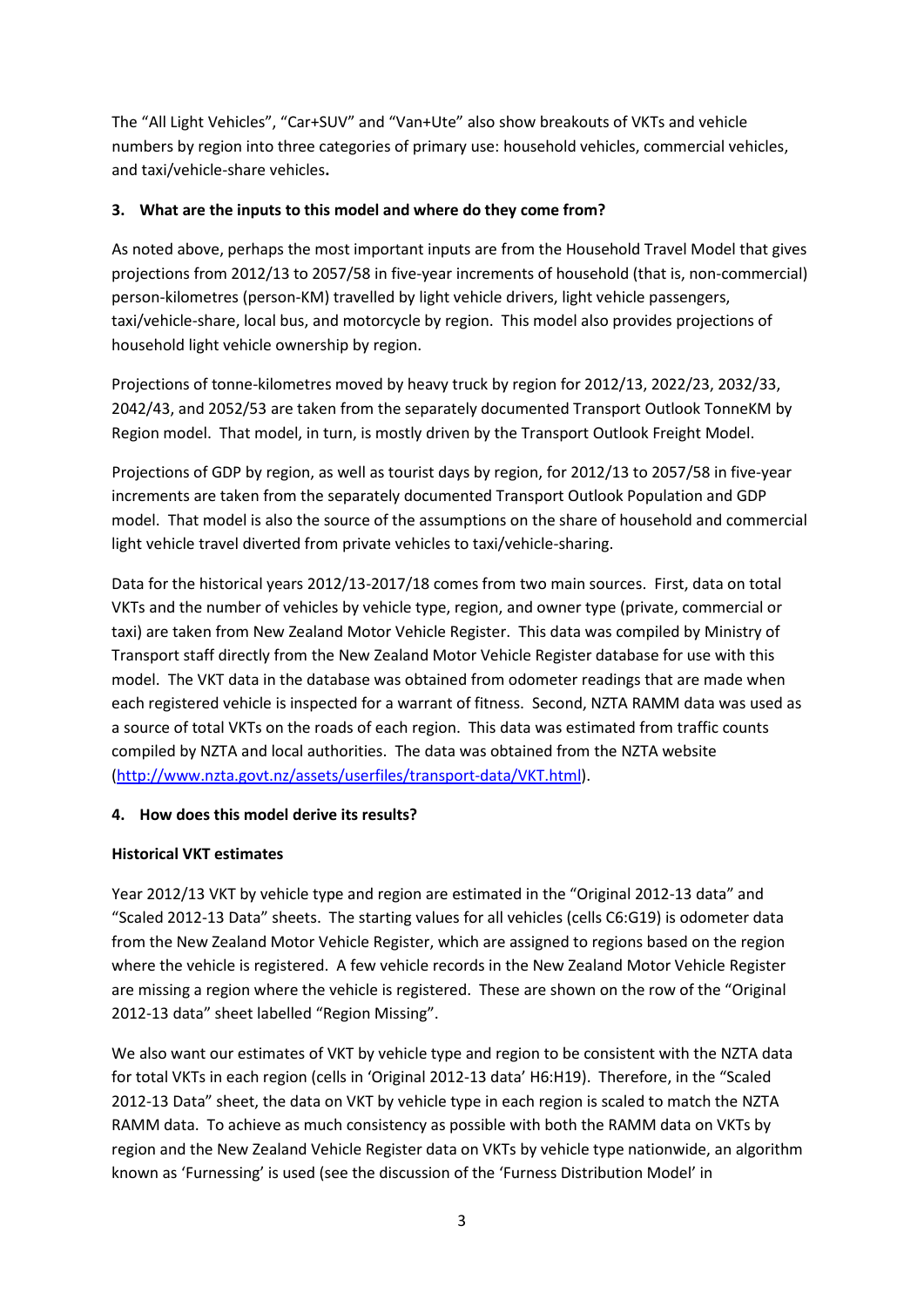[www.transportmodeller.com/distributionoverview.html\)](http://www.transportmodeller.com/distributionoverview.html). This process repeatedly scales rows then columns to match their desired total values until both the row and column totals are sufficiently close to their desired values. The Furnessing is done manually by following the instructions at the bottom of the "Scaled 2012-13 Data" sheet. A similar process is used to obtain historical VKT data for the other historical years 2013/14-2017/18.

For vehicle type car+SUV, the historical VKT data by region is further broken out by vehicle usage into VKT for household car+SUV, commercial car+SUV, and taxi car+SUV (there is no vehicle sharing in the historical data). Car+SUV VKT by usage is estimated simply by multiplying the total car+SUV VKTs by region by the fraction of total car+SUV VKTs incurred by household (privately owned) car+SUV vehicles, commercial car+SUV vehicles or car+SUV taxis, as shown in the New Zealand Motor Vehicle Register odometer data. This breakout is done for household car+SUV vehicles in the "Car+SUV" sheet, rows 49-63. For commercial car+SUV vehicles, the breakout is done in the "Vehicle Share Diversion Support" sheet, rows 66-80. For taxi car+SUV vehicles, the breakout is done in the "Car+SUV" sheet, rows 131-145.

An analogous breakout by vehicle usage is performed for vehicle type van+vte, mainly in the "Van+Ute" sheet. For commercial van+ute vehicles, the breakout is done in the "Vehicle Share Diversion Support" sheet, rows 86-100.

## **Historical vehicle number estimates**

Numbers of car+SUV vehicles by usage and van+ute vehicles by usage are taken from New Zealand Motor Vehicle Register data, with an adjustment that spreads the small number of vehicles that are missing region of registration data across regions in proportion to vehicles registered in the region. For car+SUV vehicles, this calculation is performed in the "Car+SUV" sheet, rows 69-84 (household vehicles), 110-124 (commercial vehicles), and 151-165 (taxi/vehicle share vehicles). For van+ute vehicles, the calculations are analogous and performed in the "Van+Ute" sheet.

For heavy trucks and heavy buses, there is no breakout of vehicle numbers by region, simply a national total, which is taken directly from the New Zealand Motor Vehicle Register. This is shown in row 28 of the 'Heavy Truck' and 'Heavy Bus' sheets, respectively.

For motorcycles, the calculations are analogous to those for car+SUV and van+ute vehicles, but there is no breakout by usage type as all motorcycles are assumed to be household usage type. These calculations are performed in rows 28-42 of the 'Motorcycle' sheet.

## **Car+SUV VKT projections**

Projections of car+SUV VKT by region are calculated as the sum of separate projections of household car+SUV, commercial car+SUV and taxi/vehicle-share car+SUV VKT. These calculations are made in the 'Car+SUV' sheet on rows 49-63, 90-104, and 131-145, respectively.

Generally, projections of household car+SUV VKT are made simply by growing estimated 2017/18 household car+SUV VKT with the growth of driver person-KM from the Household Travel Model. These driver person-KMs are shown in the "Light Vehicle Supporting Data" sheet, rows 47-61. However, the model has a feature that allows the user to change the assumed household vehicle occupancy, if desired, and model results will then reflect the impact of this change on VKTs. VKTs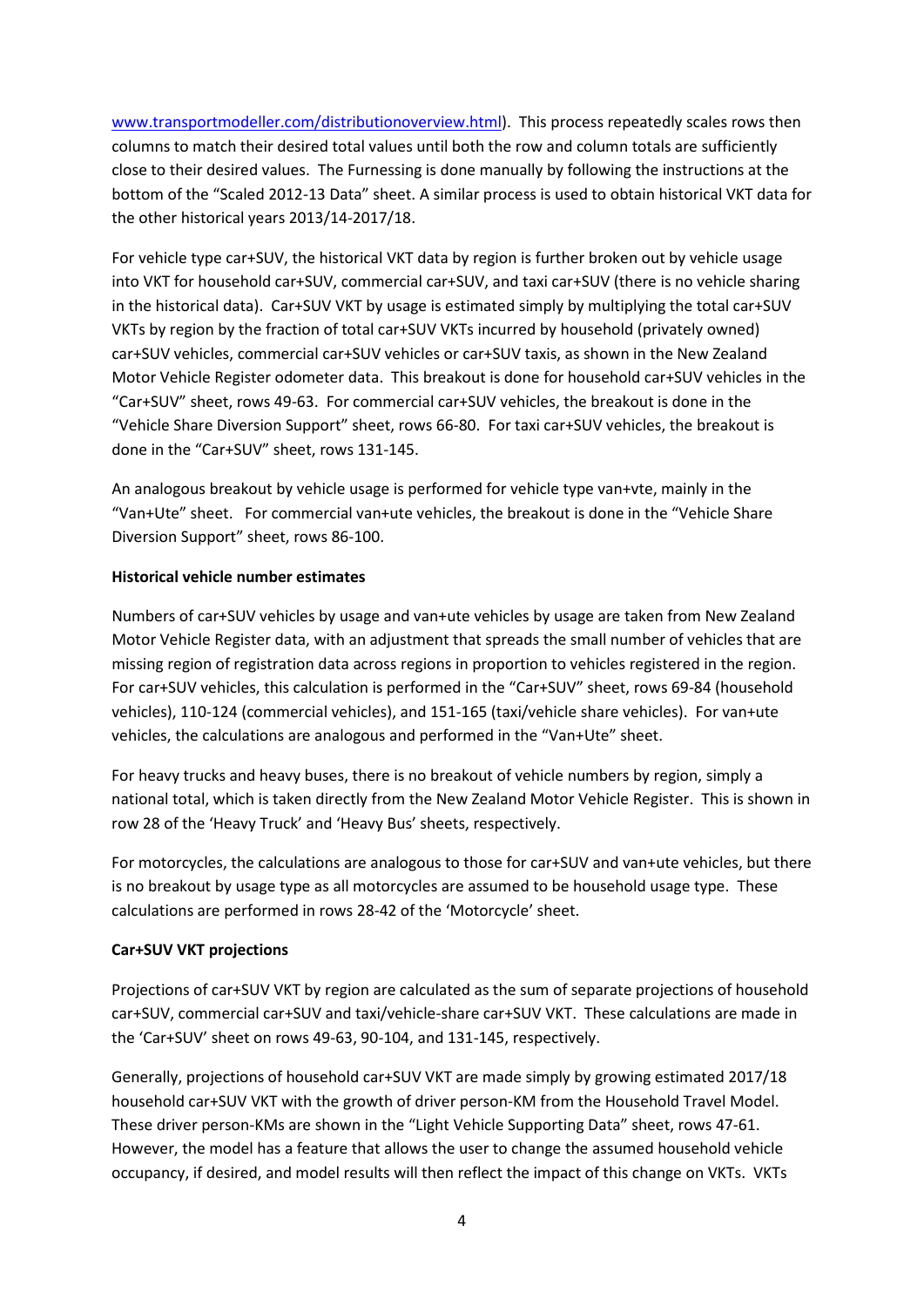will fall inversely with the assumed increase in vehicle occupancy. The household vehicle occupancy calculations can be turned on in the "Household Vehicle Occupancy" sheet, cells C2:C4. If this feature is turned on, the user may enter the assumed vehicle occupancy by region in the areas that will turn yellow further down in this sheet. For household usage, any diversion of VKTs from household vehicles to taxi/vehicle-share vehicles is performed in the Household Travel Model, and thus does not affect the calculations in the VKT/vehicle numbers model.

For commercial usage, however, any diversion of VKTs to taxi/vehicle sharing must be done in the VKT/Vehicle Numbers Model. To calculate commercial car+SUV VKTs, the projection is first performed assuming no diversion. Commercial car+SUV VKTs in each region are assumed to grow with the GDP in each region. These calculations are performed in rows 66-80 of the "Vehicle Share Diversion Support" sheet. Then, in rows 90-104 of the "Car+SUV" sheet, the fraction of VKTs diverted to taxi/vehicle share is removed. The assumed percentage diversion is shown in rows 106- 119 of the "Vehicle Share Diversion Support" sheet.

VKTs for taxi/vehicle share car+SUV are perhaps the most complex calculations in the model. At a high level, it consists of the sum of three components, representing:

- the continued growth of traditional taxi services using car+SUV vehicles
- household car+SUV VKTs, which may be diverted to vehicle sharing, depending upon the scenario being modelled
- commercial Car+SUV VKTs, which may be diverted to vehicle sharing, depending upon the scenario being modelled.

The market for traditional taxi services is assumed to consist of three sub-markets: household, tourist, and commercial. The assumed share of the taxi VKTs for 2017/18 that are household, tourist, and commercial are shown in the 'Taxi-Vehicle Share Supporting D' sheet in cells D218:D220, respectively, and have been assigned the variable names Taxi Household Share, Taxi Tourist Share and Taxi Commercial Share, respectively. These shares are used to estimate the 2017/18 taxi VKTs by sub-market.

For the future, household taxi VKTs are assumed to grow with the projected growth of taxi person-KMs projected by the Household Travel Model. This growth is shown in rows 116-129 of the 'Taxi-Vehicle Share Supporting D' sheet. Tourist taxi VKTs are assumed to grow with the growth of tourism vehicle days, which are shown in row 28 of the 'Heavy Bus Supporting Data' sheet. Commercial taxi VKTs are assumed to grow with the growth of regional GDP in each region, which comes from the Population and GDP model.

Traditional taxi VKTs for all three components are adjusted for any assumed change in taxi/vehicle share vehicle occupancy, as shown in rows 89-102 of the 'Household Vehicle Occupancy' sheet. The usual default here, if cell C4 of this sheet is set to TRUE, is to set taxi vehicle occupancy equal to the assumed occupancy of household vehicles from the Household Travel Model, as shown in rows 10- 24 of the 'Household Vehicle Occupancy' sheet. However, by setting cell C4 of this sheet to FALSE, users may enter their own assumptions for taxi/vehicle share occupancy in rows 70-83 of the 'Household Vehicle Occupancy' sheet.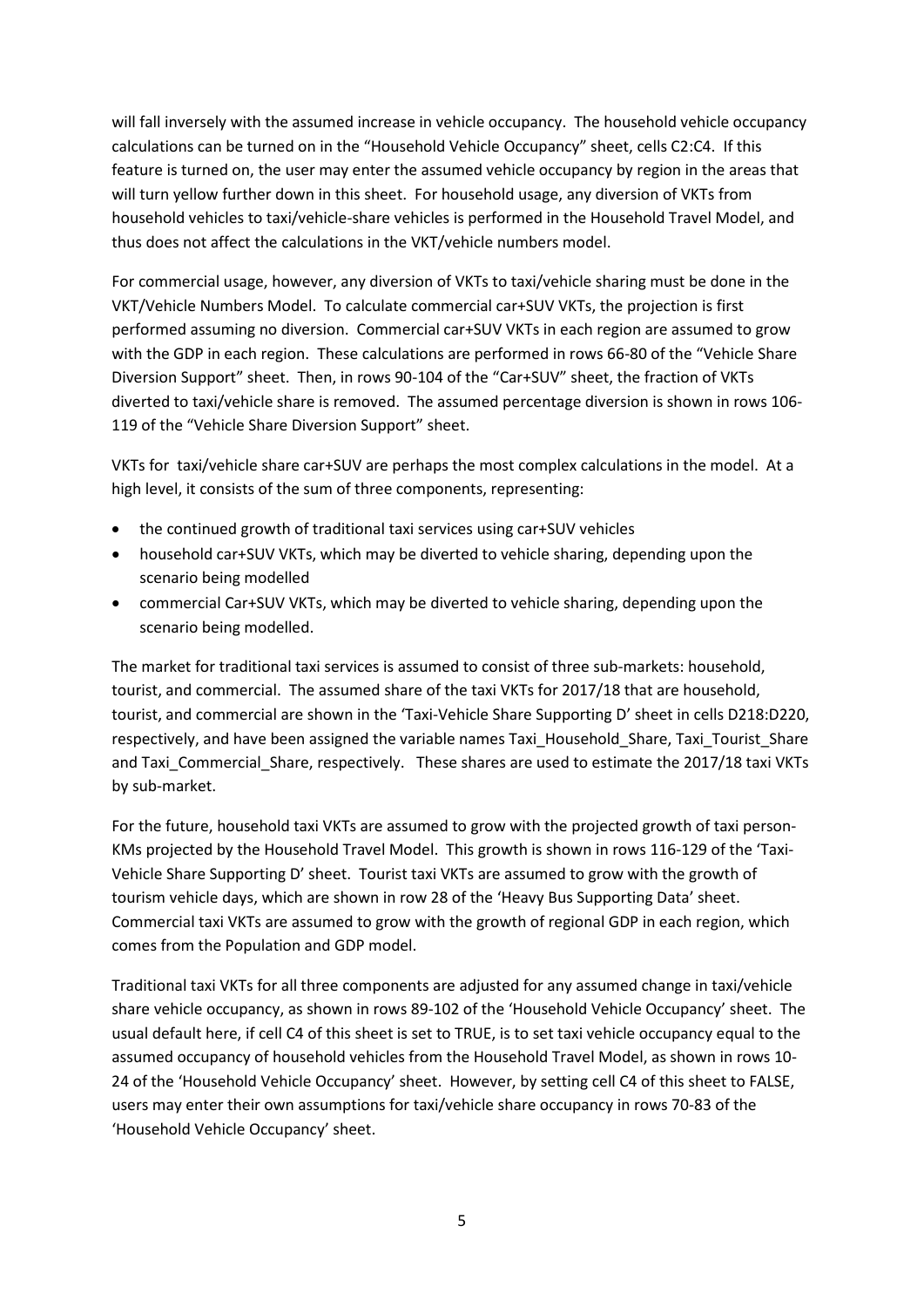Total household vehicle VKTs to be diverted to vehicle sharing are shown in rows 95-109 of the 'Taxi-Vehicle Sharing Supporting D' sheet. These are based on the diverted household vehicle person-KMs shown in rows 53-67 of the 'Taxi-Vehicle Sharing Supporting D' sheet, which are derived from Household Travel Model data, divided by an assumed vehicle occupancy from rows 89-102 of the 'Household Vehicle Occupancy' sheet.

There may also be an additional adjustment if cell C2 of the 'Taxi-Vehicle Share Supporting D' sheet is set to TRUE. This multiplier depends upon the region, as shown in rows 11-25 of the 'Taxi-Vehicle Share Supporting D' sheet. It accounts for the fact that there is not an exact match between 2017/18 household vehicle VKTs (equal to driver person-KM) from the Household Travel Model and VKTs of private light vehicles from the Motor Vehicle Register data. This adjustment ensures that the projections are as consistent as possible with the historical VKT data from the Motor Vehicle Register and ensures that total VKTs do not generally change when the fraction diverted changes in both the VKT/Vehicle Numbers Model and the Household Travel Model.

To be more specific regarding the diverted household vehicle person-KMs shown in rows 53-67 of the 'Taxi-Vehicle Sharing Supporting D' sheet, these are inferred from the Household Travel Model results for driver person-KM, passenger person-KM (both *after* diversion), and the fraction of household vehicle VKTs diverted to vehicle share. Taxi/vehicle share person-KM from the Household Travel Model cannot be used for this calculation, since it includes conventional taxis as well as household vehicle VKTs diverted to vehicle share.

Household car+SUV VKTs to be diverted to vehicle sharing are obtained simply by multiplying the total household light vehicle VKTs to be diverted to vehicle sharing by the fraction of household light vehicle VKTs that are car+SUV.

Total commercial car+SUV VKTs diverted to vehicle sharing are estimated simply by multiplying the total commercial car+SUV VKTs shown rows 66-80 of the "Vehicle Share Diversion Support" sheet (see third paragraph of this section above) by the assumed percentage share of VKTs diverted to vehicle sharing shown in rows 106-119 of the 'Vehicle Share Diversion Support' sheet.

## **Car+SUV number projections**

Projections of car+SUV vehicle numbers by region are calculated as the sum of separate projections of household car+SUV, commercial car+SUV, and taxi/vehicle-share car+SUV vehicle numbers. These calculations are made in the 'car+SUV' sheet on rows 69-83, 110-124, and 151-165, respectively.

Projections of household car+SUV vehicle numbers are made simply by growing estimated 2017/18 household car+SUV vehicle numbers with the growth of total household vehicle numbers after diversion to taxi/vehicle sharing. These are shown in the 'Vehicle Share Diversion Support' sheet, rows 27-41. The Household Travel model produces projections of the number of household vehicles before any diversion to vehicle sharing, as shown in rows 6-20 of the 'Vehicle Share Diversion Support' sheet. The calculations in rows 27-41 assume that the reduction in the number of household vehicles due to diversion to vehicle sharing will be in direct proportion to the assumed reduction in household vehicle VKTs.

Projections of commercial car+SUV vehicle numbers are made simply by growing estimated 2017/18 commercial car+SUV numbers with the growth in commercial car+SUV VKT, calculated as discussed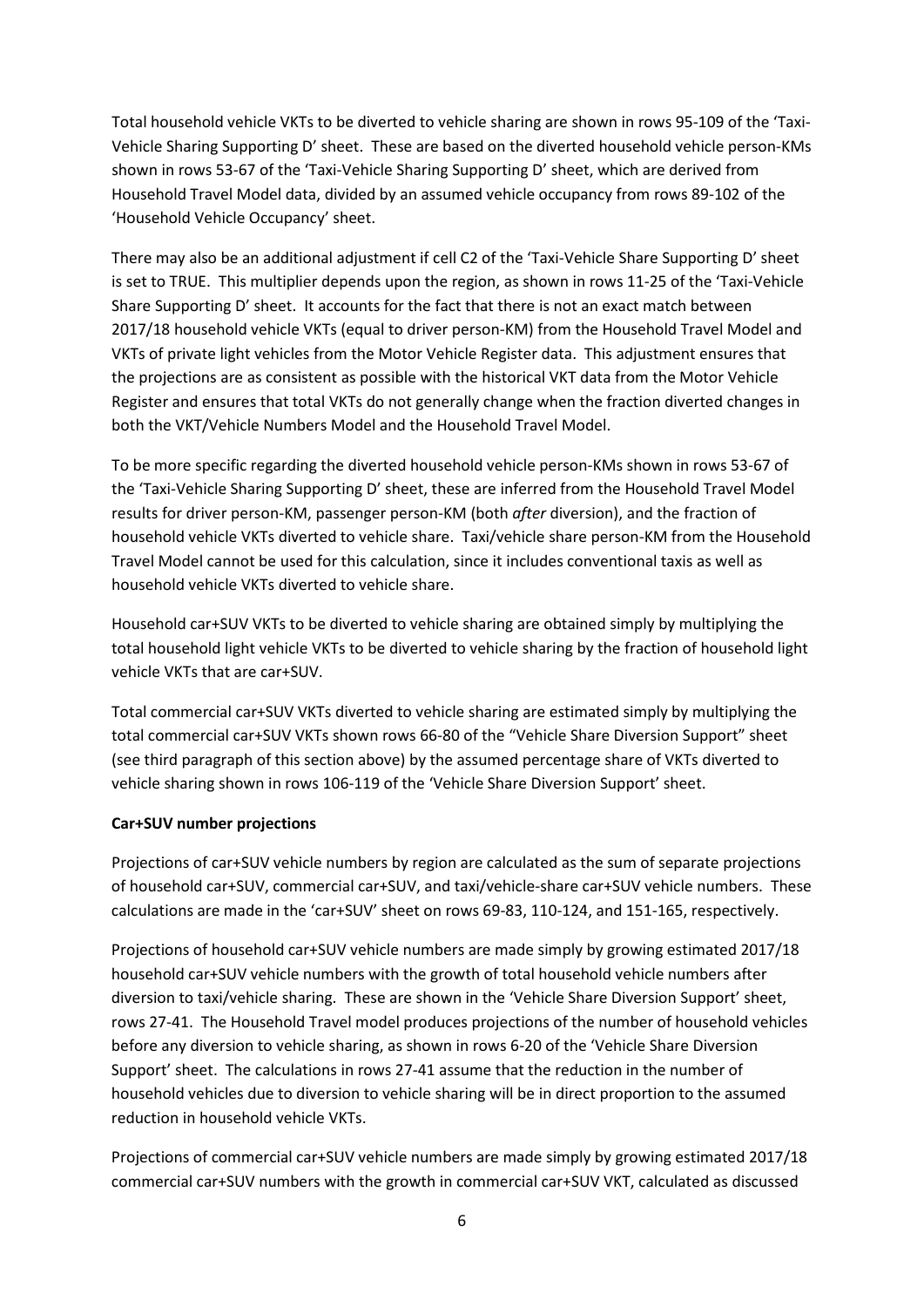above. Similarly, projections of taxi/vehicle share car+SUV vehicle numbers are made simply by growing estimated 2017/18 taxi/vehicle-share car+SUV numbers with the growth in taxi/vehicle share car+SUV VKT, calculated as discussed above.

#### **Van+Ute VKT projections**

The van+ute VKT projections by region are shown in the 'Van+Ute' sheet and are totally analogous to the car+SUV Projections. The layout and formulas in the 'Van+Ute' sheet are essentially identical to that of the 'Car+SUV' sheet discussed above.

As with commercial car+ute VKTs, commercial van+ute VKTs in each region are assumed to grow with GDP in each region. These calculations are performed in rows 86-100 of the 'Vehicle Share Diversion Support' sheet.

Van+ute household light vehicle VKTs to be diverted to vehicle sharing are obtained simply by multiplying the total household light vehicle VKTs to be diverted to vehicle sharing by the fraction of household light vehicle VKTs that are van+ute.

Total commercial van+ute VKTs diverted to vehicle sharing are estimated simply by multiplying the total commercial van+ute VKTs shown in rows 86-100 of the "Vehicle Share Diversion Support" sheet by the assumed percentage share of VKTs diverted to vehicle sharing shown in rows 106-119 of the 'Vehicle Share Diversion Support' sheet.

#### **Van+Ute number projections**

The van+ute vehicle number projections by region are shown in the 'Van+Ute' sheet and are totally analogous to the car+SUV Projections. The layout and formulas in the 'Van+Ute' sheet are essentially identical to that of the 'Car+SUV' sheet discussed above.

## **Heavy truck VKT projections**

Heavy truck VKT projections by region are shown in the 'Heavy Truck' sheet. They are obtained by growing the 2017/18 heavy truck VKT by the growth of heavy truck tonne-km in each region from the Freight Tonne-KM by Region Model. These, in turn, were calculated from the region-to-region freight flows projected by the Freight Model. There is an additional adjustment for changes in average tonnes per truckload, with heavy truck VKTs varying inversely with the growth of average tonnes per truckload. An index of heavy truck average tonnes per truckload, where 2014/15 = 1.0, is entered in row 28 of the 'Heavy Truck Supporting Data' sheet.

## **Heavy truck number projections**

Total heavy truck number projections are also shown in the 'Heavy Truck' sheet. They are obtained by growing the 2017/18 total heavy truck numbers by the growth of total heavy truck tonne-km from the Freight Tonne-KM by Region Model, discussed above. As with VKT, there is an additional adjustment for changes in average tonnes per truckload, with heavy truck numbers varying inversely with the growth of average tonnes per truckload.

#### **Heavy bus VKT projections**